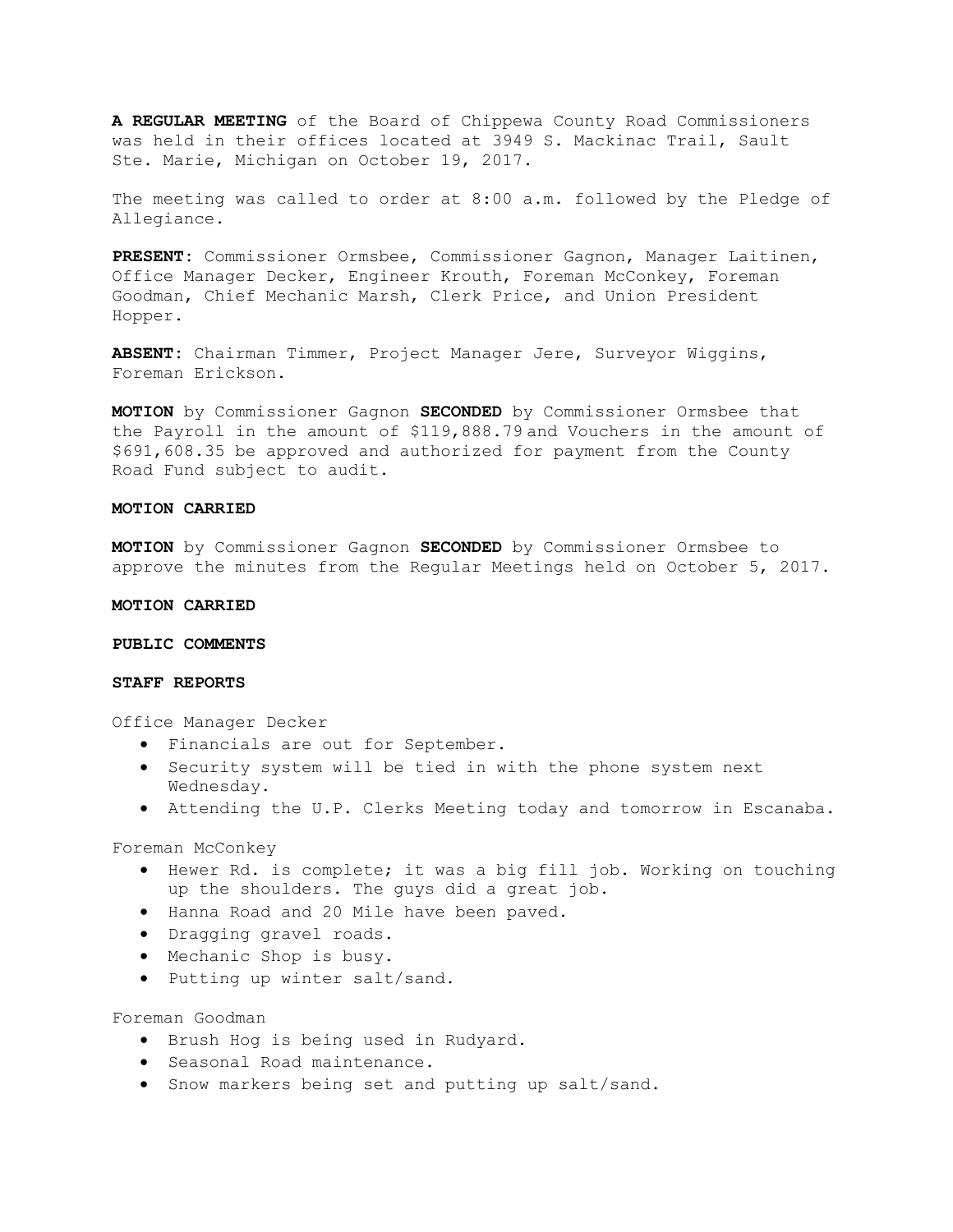Union President Hopper

• Asked if we have received a plowing agreement from the Forest Service for this winter. Manager Laitinen indicated that we have not received an agreement from the Forest Service yet.

Engineer Krouth

- Contract & Resolution work for the 9 Mile box culvert project.
- The next Straits Area Council Meeting is on November 7th.

Chief Mechanic Marsh

- Making a final pass through the equipment before winter.
- Shop is doing well.

Commissioner Ormsbee asked about the repairs to the water pump/well. Officer Manager Decker replied that the problem was identified and fixed but additional work to the system is needed.

Managers Report

- Manager Laitinen reported on his three day trip to Lansing. Monday was a meeting of the General Policy Committee. The committee is reviewing policy and setting priorities, it was a very interesting day. Tuesday was a meeting of the Wetland Banking Group. An individual has been chosen for the Wetland Banking Board Manager and been offered the position. The group is waiting for their response. The final day was a meeting of the Joint Agency Transportation Oversight Committee. Discussion focused on the DEQ's request for Bank full width specifications.
- Received new Target allocation from MDOT and Regional planning for next year's Federal Aid dollars. It is showing an increase.
- Letter of support written to the City of Sault Ste Marie for repairs to the Carbide Dock.
- Foreman Erickson is attending the yearly MDOT Emergency Winter Operations meeting in Newberry today.
- Engineer Krouth and Manager Laitinen will be giving a presentation on the Little Rapids Project to a group representing Environmental Canada and the United States E.P.A. at Lake Superior State University.
- MDOT Night Operations will begin on November 4th.
- Congratulations to Eckerman Foreman Todd Davis on his upcoming retirement.

### **NEW BUSINESS**

Resolution 2017-04

Resolution 2017-04 is written in Support of MDOT Contract #17-5420. This Contract is for a culvert replacement on 9 Mile Rd.

**MOTION** by Commissioner Gagnon **SECONDED** by Commissioner Ormsbee to